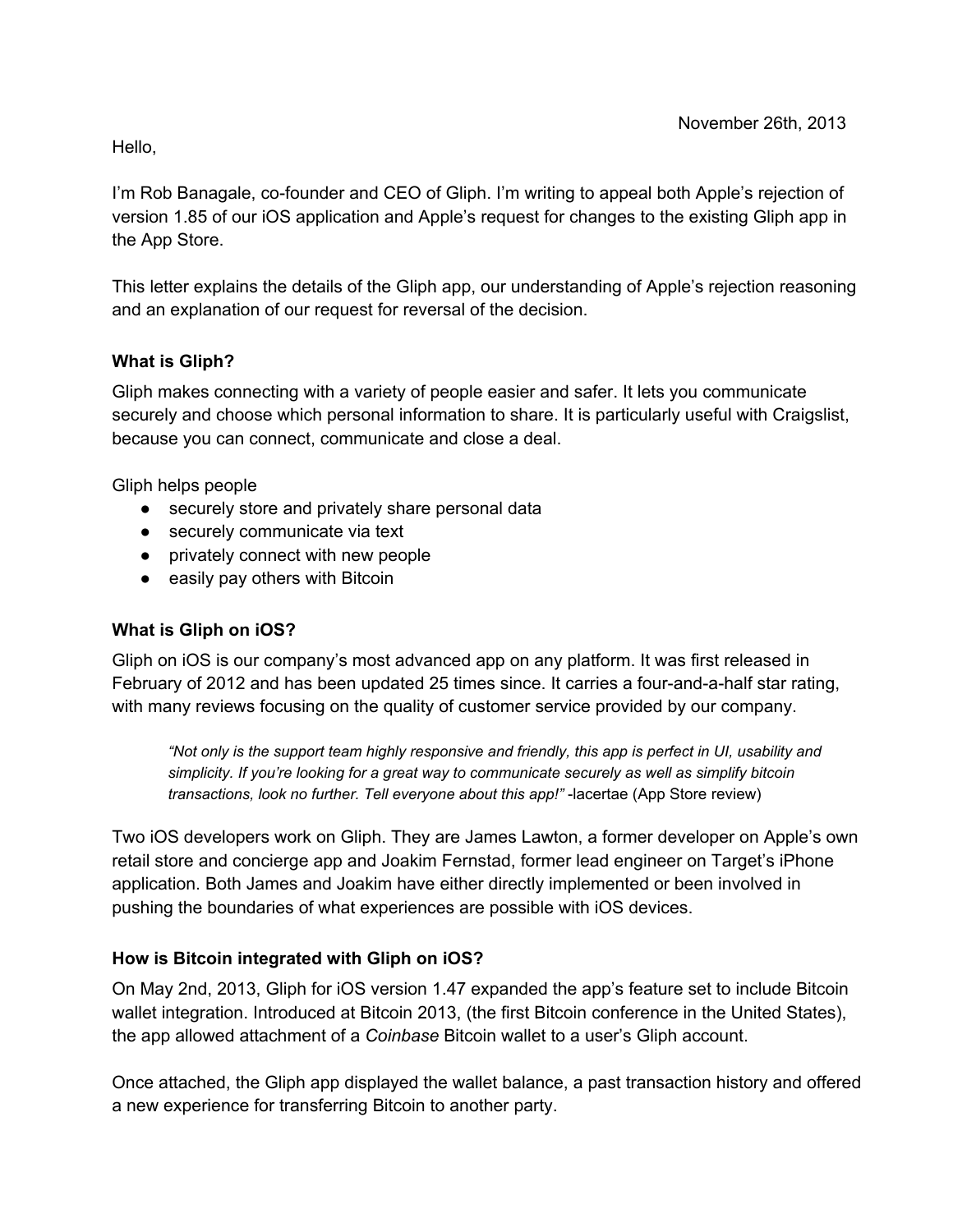Previously, Bitcoin could only be sent using Bitcoin Wallet addresses (long strings of letters and numbers) that needed to be copy-pasted into a form field. We knew this could and should be better, so we made the technology disappear.

The simplicity of the experience in Gliph for iOS is what lets people focus on who and why they are sending Bitcoin. By making Bitcoin a part of a normal texting behavior, Gliph adds context to payments. It makes use of the currency less experimental and more human.

Uniquely, Gliph integrates with multiple Bitcoin wallet providers. The Gliph application allows people to choose the wallet provider they want managing their Bitcoin without needing to know details about the choice of their conversant partner.

Gliph on iOS has been described as the "Swiss Army Knife" of Bitcoin because it the best presentation of and practical implementation of Bitcoin in mobile to date.

The Gliph iOS app *does not* hold any Bitcoin on behalf of a user in the app or serverside. Gliph also *does not* send or receive any Bitcoin. Gliph uses API calls to request that these operations be performed by third-party wallet providers. Gliph also does not charge for the service, or take fees from the facilitation of Bitcoin transfers.

Finally, Gliph does not facilitate or perform the purchase or sale (aka "trading") of Bitcoin.

### **Gliph's App Description and Review Process So Far**

The Gliph app for iOS has gone through nine successful App Store submissions since the introduction of its Bitcoin capability. In each version, we transparently described the app's behavior in the Description, Screenshots and App Update Text as part of submission to iTunes Connect.

Our team has sought not only to follow the example set by Apple in offering a delightful user experience, but also to build a reputation with Apple by being direct and open about what we're making available to Apple's customers.

### **What is new in Gliph 1.85 for Bitcoin?**

More brick and mortar point-of-sale and online retailer e-checkouts are accepting Bitcoin each day. And while Gliph has a great user experience for peer-to-peer sending of Bitcoin, it has not allowed sending Bitcoin outside of the network.

Systems like *Bitpay*, (or *Coinbase's* own merchant services), rely on scanning QR codes and broadcasting on the Bitcoin network a particular payment amount to a particular wallet address.

While QR code scanning apps that send Bitcoin are common on Android, there were none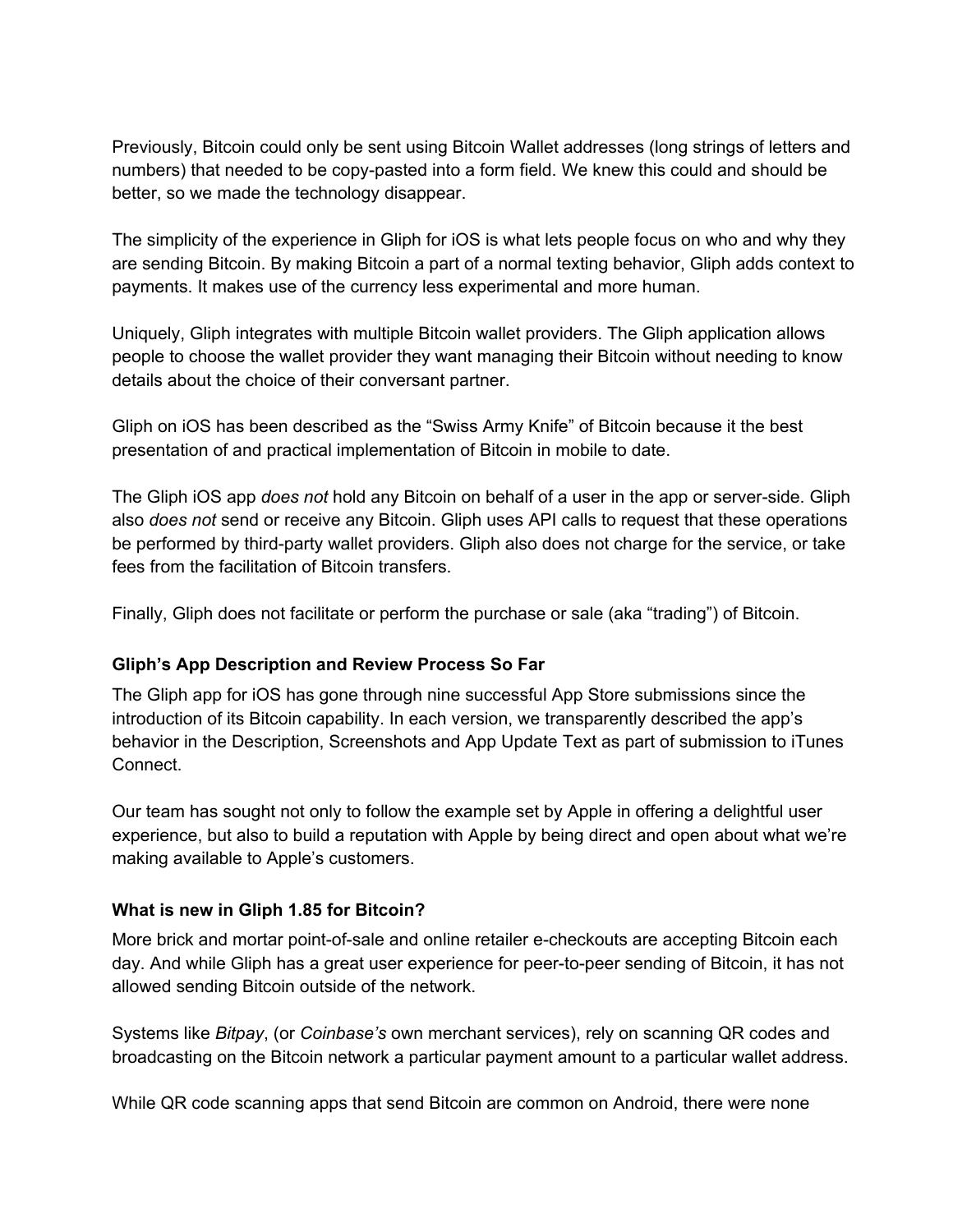available on iOS.

We want to support the usage of Bitcoin for the purchase of everyday goods and services using the iPhone. And we believe the everyday use of Bitcoin is important enough to play a role in supporting this in a reasonable way on the Gliph iOS app.

#### **Rejection Criteria for 1.85**

The official criteria as stated in call ticket CT62771 was that Gliph is out of compliance with App Store Review Guideline 22.1:

*Apps must comply with all legal requirements in any location where they are made available to users. It is the developer's obligation to understand and conform to all local laws*

During my call with the App Store review board representative, I asked for clarification of the location or locations that Gliph's use of Bitcoin transfer does not comply with law. Their response was that such determinations were the proprietary business information of Apple.

My feedback was that our company would prepare a legal brief that demonstrated our understanding and compliance with local law in all regions selected for distribution of the app. However, it would be challenging to offer a compelling case without knowing which region or regions to focus on to demonstrate legal compliance.

The review board representative's feedback on this was to say that the App Store is a curated marketplace, and that regardless of legal finding it remains Apple's sole decision as to which apps and what functionality in those apps are allowed for distribution in the App Store.

During the call, the representative requested a new version of the currently available Gliph for iOS (version 1.8) be rebuilt and re-submitted without the ability to "trade" Bitcoin. The representative also said that a number of App Store rules had changed this year, in part due to developer feedback and that this appeal process was available as an avenue to provide such feedback.

### **Appeal**

Our company wishes to appeal both the rejection of 1.85 and the request for replacement of version 1.80 in the iOS App Store. We respectfully request that version 1.85 be approved and our past version of the Gliph iOS app remain unchanged.

Our appeal covers two objections: that the app is in violation of App Store Review Guidelines section 22.1 and the broader desire by Apple to dampen Gliph's presentation of the Bitcoin experience.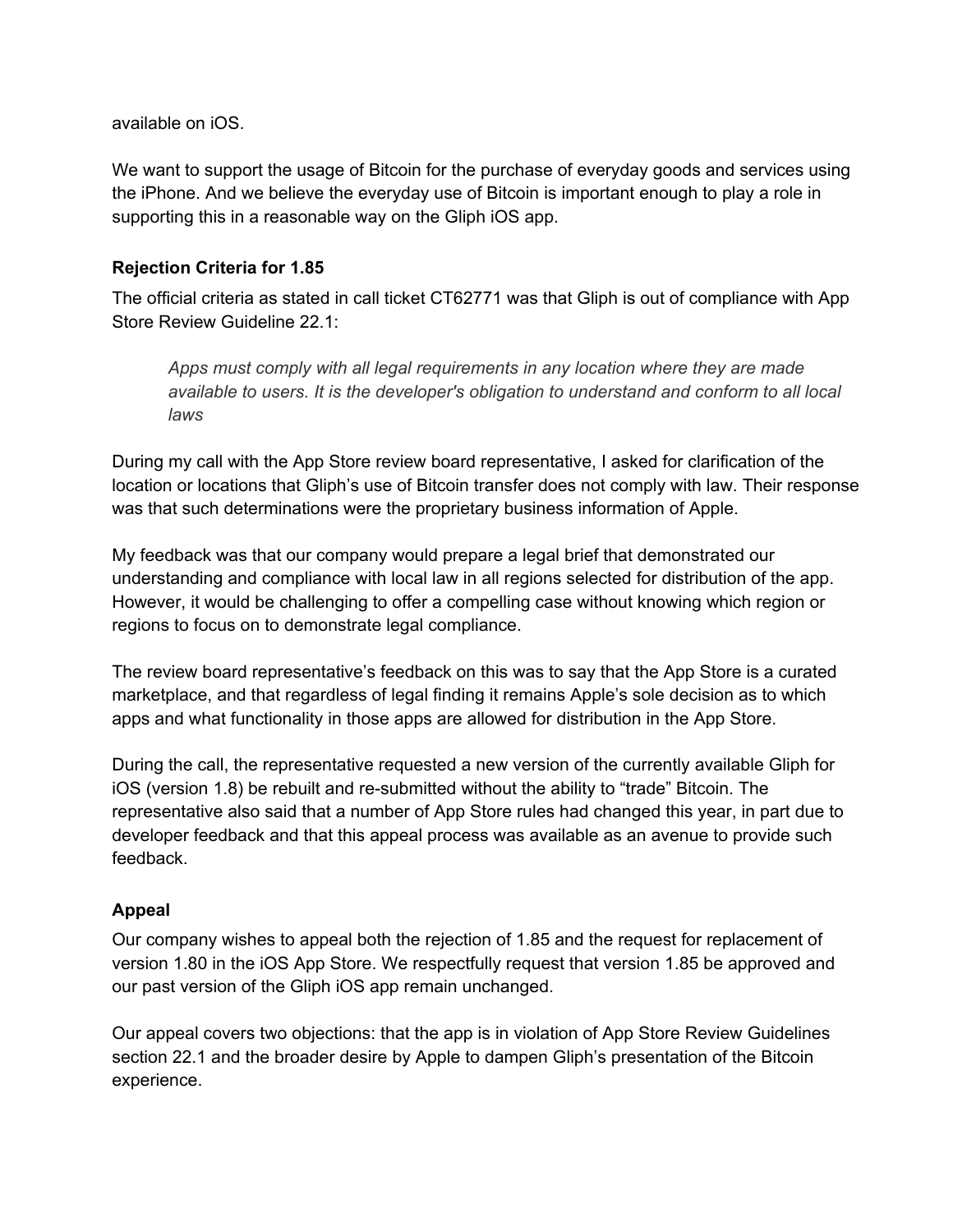### **Gliph is not in violation of Section 22.1**

# *The existing Gliph iOS app is not in violation of any local laws because it neither sends nor receives Bitcoin.*

At a technical level, Gliph does not send or receive Bitcoin. All Bitcoin transmission is done at the express consent of the user and its actual transfer is performed by a Bitcoin wallet provider, *not* Gliph. Responsibility for compliance with regard to money transmission rests with the wallet provider who is actually processing the transaction.

### *The existing Gliph iOS app does not "trade" Bitcoin.*

A subtle but important point is that neither directly, nor by facilitation through a 3rd party, does the Gliph app trade Bitcoin for US Dollars or any other currency.

*There are no laws or regulations around the movement of Bitcoin from one address to another.* Assuming Gliph were to be held responsible for complying with regulation related to Bitcoin, no features in Gliph would fall under suggested or enforceable regulation. While the "trade" or exchange of Bitcoin falls under a variety of regulatory considerations, there are no domestic or international laws forbidding the movement of Bitcoin from one wallet address to another.

## *The newly submitted Gliph iOS app does not add functionality that violates local laws.* The new version of Gliph allows the scanning of a QR code that contains a Bitcoin wallet address. This address is set as the designated receiver of Bitcoin and handed to the wallet provider via an API call. Neither the holding of, sending nor reception of Bitcoin or receiver's wallets are hosted by Gliph.

## **Gliph's facilitation of the sending of Bitcoin should be upheld**

### *Stopping Bitcoin payments on iOS will push virtual currency software innovation to other platforms.*

Apple provides the best mobile experiences, and offering a place to build and learn on iOS will help ensure the platform remains the first stop for mobile innovation.

*By inhibiting the creation of Bitcoin apps Apple holds innovation back from the world.* We are witnessing the dawn of a massive technological innovation. The potential impact of virtual currencies stretches further than any company or platform.

Apple is influential and each day it waits to allow Bitcoin use as a mobile experience on iOS the world is worse off.

**Recommendations for Informal or Formal App Store Guidelines for Bitcoin**

- 1. Allow apps that facilitate or directly move Bitcoin from one wallet address to another.
- 2. Do not allow apps that "trade" or exchange fiat currency for Bitcoin.
- 3. Allow apps that read Bitcoin addresses by scanning QR codes.